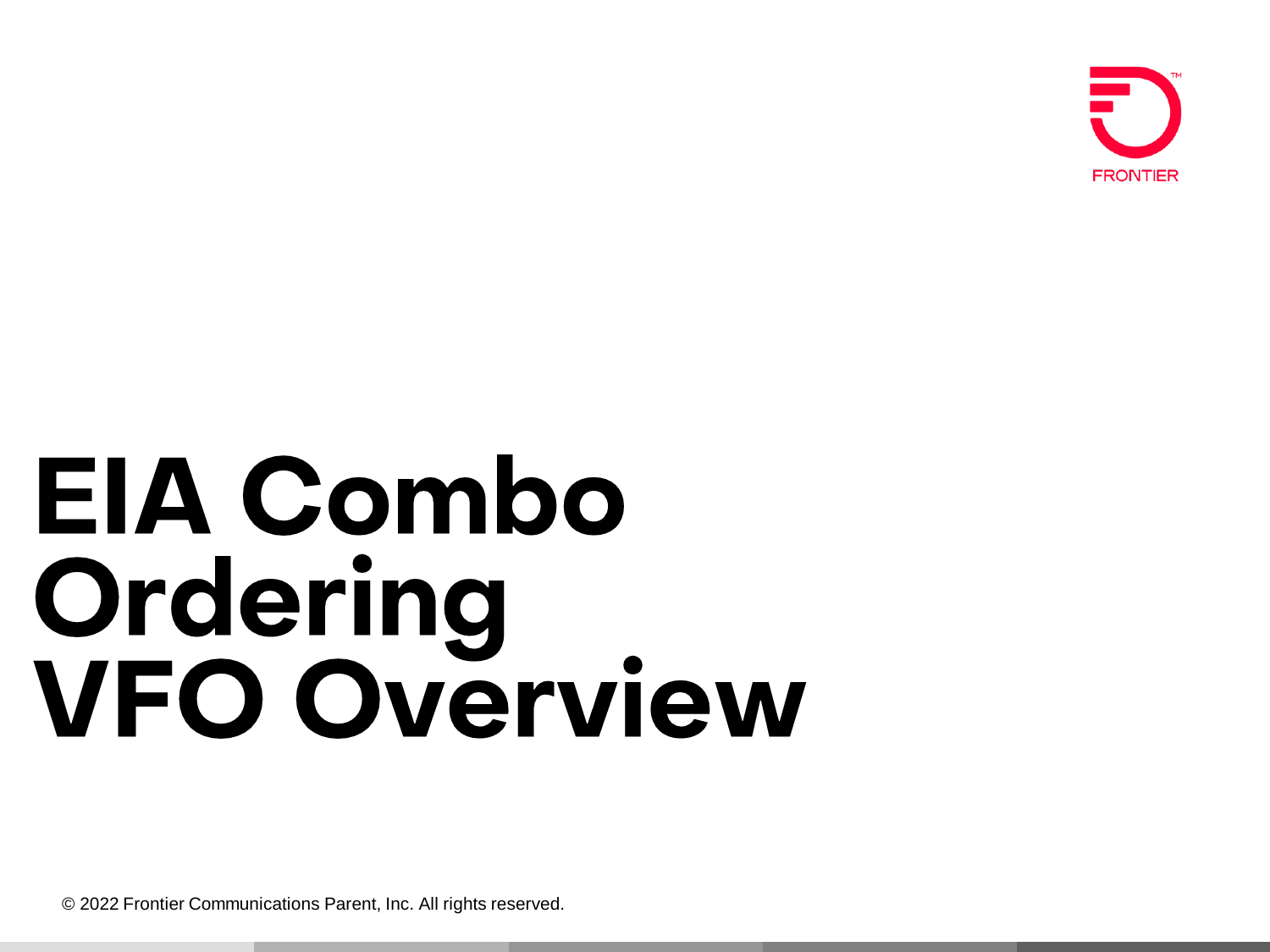## Initiating ASR in VFO



#### **VFO Service Type for COMBO**

When creating a new Order Request

1. Select the End User Switched Ethernet EVC for COMBO Ordering

|                                                  | - -<br>@ Order Initiation VFO - Internet Explorer provided by Frontier Communications | $\begin{array}{c c c c c c} \hline \multicolumn{3}{c }{\mathbf{C}} & \multicolumn{3}{c }{\mathbf{R}} \end{array}$ |  |
|--------------------------------------------------|---------------------------------------------------------------------------------------|-------------------------------------------------------------------------------------------------------------------|--|
| http://vfo.frontier.com:13002/orderInitiation.do |                                                                                       |                                                                                                                   |  |
| Order Initiation                                 |                                                                                       |                                                                                                                   |  |
| Order Number                                     | COMBO-ACT-N<br>×                                                                      | Tracking                                                                                                          |  |
| <b>Receiver Code</b>                             | <b>Frontier Telecom</b><br><b>FV06</b>                                                |                                                                                                                   |  |
| Version                                          | 01                                                                                    |                                                                                                                   |  |
| <b>Guideline Version</b>                         | 58<br>◡                                                                               |                                                                                                                   |  |
| Type of Request                                  | Firm Order<br>$\checkmark$                                                            |                                                                                                                   |  |
| Service                                          | End User Switched Ethernet EVC<br>$\checkmark$                                        |                                                                                                                   |  |
| Activity                                         | N<br>v                                                                                |                                                                                                                   |  |
| Template                                         | --None Available-- V                                                                  |                                                                                                                   |  |
| $\circ$<br>Initiate                              | 见<br>Cancel                                                                           |                                                                                                                   |  |
|                                                  |                                                                                       |                                                                                                                   |  |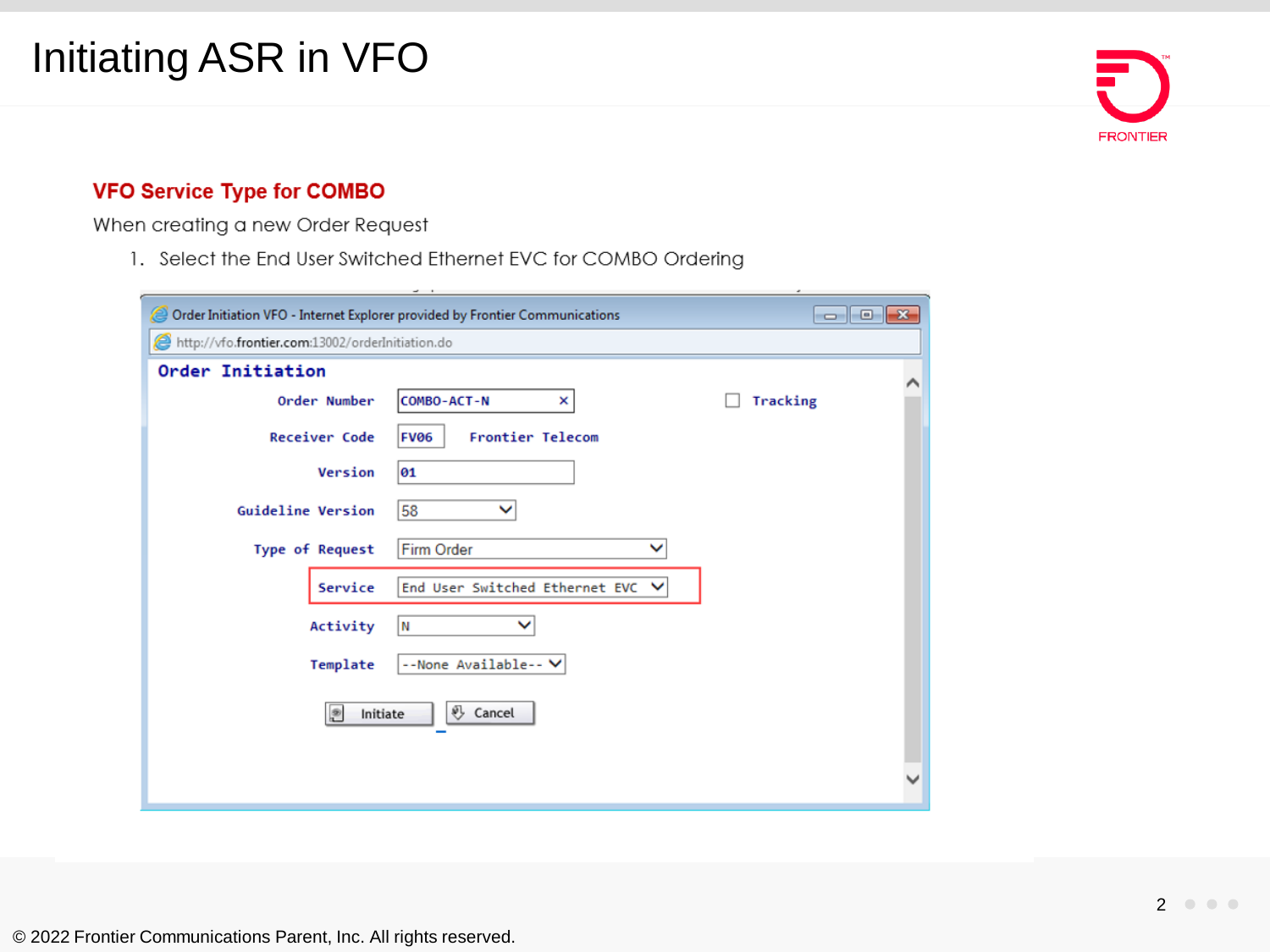#### ASR Form – Administrative Section

|                                                                                                                                                                                                                                                                                |                                                                                                                                                                   |                                                                                                | <b>FRUNTER</b>                                    |
|--------------------------------------------------------------------------------------------------------------------------------------------------------------------------------------------------------------------------------------------------------------------------------|-------------------------------------------------------------------------------------------------------------------------------------------------------------------|------------------------------------------------------------------------------------------------|---------------------------------------------------|
| <b>ASR</b><br><b>NAI</b><br><b>GEN. INFO</b><br><b>SES</b><br><b>EVC</b>                                                                                                                                                                                                       |                                                                                                                                                                   |                                                                                                |                                                   |
| ADMINISTRATIVE [Required]                                                                                                                                                                                                                                                      |                                                                                                                                                                   |                                                                                                |                                                   |
| CCNA PON<br>VER ASRNO<br><b>EIACOMBO-TRNG</b><br>ZTK  <br>$\overline{01}$                                                                                                                                                                                                      | SPA ICSC<br>GT10                                                                                                                                                  |                                                                                                |                                                   |
| CC<br>UNE<br>--Select-- $\boxed{\vee}$ --Select-- $\boxed{\vee}$ CBD                                                                                                                                                                                                           | DDD<br>FDT<br>CBD<br>09/25/2019<br>$\overline{\phantom{a}}$                                                                                                       | PROJECT<br>CCI<br>$-5elect-vert$                                                               | <b>Required Fields on ACT=N</b>                   |
| PPTD<br>CNO <sub>2</sub> and the contract of the contract of the contract of the contract of the contract of the contract of the contract of the contract of the contract of the contract of the contract of the contract of the contract of the<br><b>NOR</b><br><b>Filli</b> | LUP<br><b>BSA</b><br>--Select-- V ED N                                                                                                                            | REQTYP ACT<br>ACTI<br>EU<br>$\boxed{\vee}$ --Select-- $\boxed{\vee}$ --Select-- $\boxed{\vee}$ |                                                   |
| QSA WST<br>LATA EVCI<br>$01 - S^{elect--}$<br>B                                                                                                                                                                                                                                | SEI<br>PVCI<br>$\sqrt{\sqrt{1-\text{Select}-\sqrt{1}}}$<br>$\vee$ Y                                                                                               | SUP<br>AFO<br>NPVC RTR<br><b>Figure</b><br>$ v $ --Select-- $ v $                              | • Customer Code (CCNA)                            |
| QNAI TO EXP<br><b>Contract Contract</b><br>EDA <b>Album</b>                                                                                                                                                                                                                    | ALBR<br>AENG<br>$-$ Select-- $\vert \mathbf{v} \vert$ --Select-- $\vert \mathbf{v} \vert$ --Select-- $\vert \mathbf{v} \vert$ --Select-- $\vert \mathbf{v} \vert$ |                                                                                                | $\cdot$ DDD<br>• REQTYP (Auto Populated)          |
| DATED<br>CUST<br>AGAUTH<br>$-$ -Select-- $\vert \mathbf{v} \vert$<br><b>FOR</b>                                                                                                                                                                                                | LA <b>Santa</b><br>$-Select - \nabla$                                                                                                                             | LADATED<br>LANM<br>E                                                                           | <b>JPR</b><br>• ACT (Auto Populated)              |
| NAG<br>$-$ -Select-- $\vert \mathbf{v} \vert$                                                                                                                                                                                                                                  |                                                                                                                                                                   |                                                                                                | $\cdot$ QSA (01)                                  |
| <b>SRN</b><br>FBA<br>FNI                                                                                                                                                                                                                                                       | RFNI<br><b>FNT</b><br>$-$ -Select-- $\triangledown$                                                                                                               | CFNI<br><b>PSL</b>                                                                             | • EVCI (Auto Populated)<br>• SEI (Auto Populated) |
| PSLI CKR<br>$-$ Select-- $\vert \mathbf{v} \vert$                                                                                                                                                                                                                              |                                                                                                                                                                   | <b>UNIT</b><br>PIU<br>PLU<br>$-5elect- \mathbf{v} $ 100                                        | $\cdot$ RTR                                       |
| WSI P<br>WSIS LTP<br>$-$ Select-- $\triangledown$ --Select-- $\triangledown$                                                                                                                                                                                                   | ECCKT                                                                                                                                                             | <b>QTY</b><br>BAN<br>$1$ E                                                                     | • UNIT                                            |
| ASG<br>BIC_TEL<br><b>BIC</b><br>$-5elect- \nabla $                                                                                                                                                                                                                             | BIC_ID                                                                                                                                                            |                                                                                                | $\cdot$ PIU (100)                                 |
| TSC<br><b>ISTN</b><br>ACTL                                                                                                                                                                                                                                                     | APOT                                                                                                                                                              |                                                                                                | $\cdot$ QTY (1)<br>$\cdot$ BAN                    |
| RORD<br><b>RPON</b>                                                                                                                                                                                                                                                            | LAG<br>$-Select - \nabla$                                                                                                                                         |                                                                                                | • SPEC (ETHACC)                                   |
| <b>TSP</b><br>CCVN<br>ASC EC<br>$-$ -Select-- $\vert \mathbf{v} \vert$                                                                                                                                                                                                         | SAN                                                                                                                                                               | SPEC<br>PREV PON<br>AFG<br>$-$ -Select-- $\vert \mathbf{v} \vert$ ETHACC                       |                                                   |
| ASR REMARKS                                                                                                                                                                                                                                                                    |                                                                                                                                                                   |                                                                                                |                                                   |
| TEST ORDER FOR EIA                                                                                                                                                                                                                                                             |                                                                                                                                                                   | ∧                                                                                              |                                                   |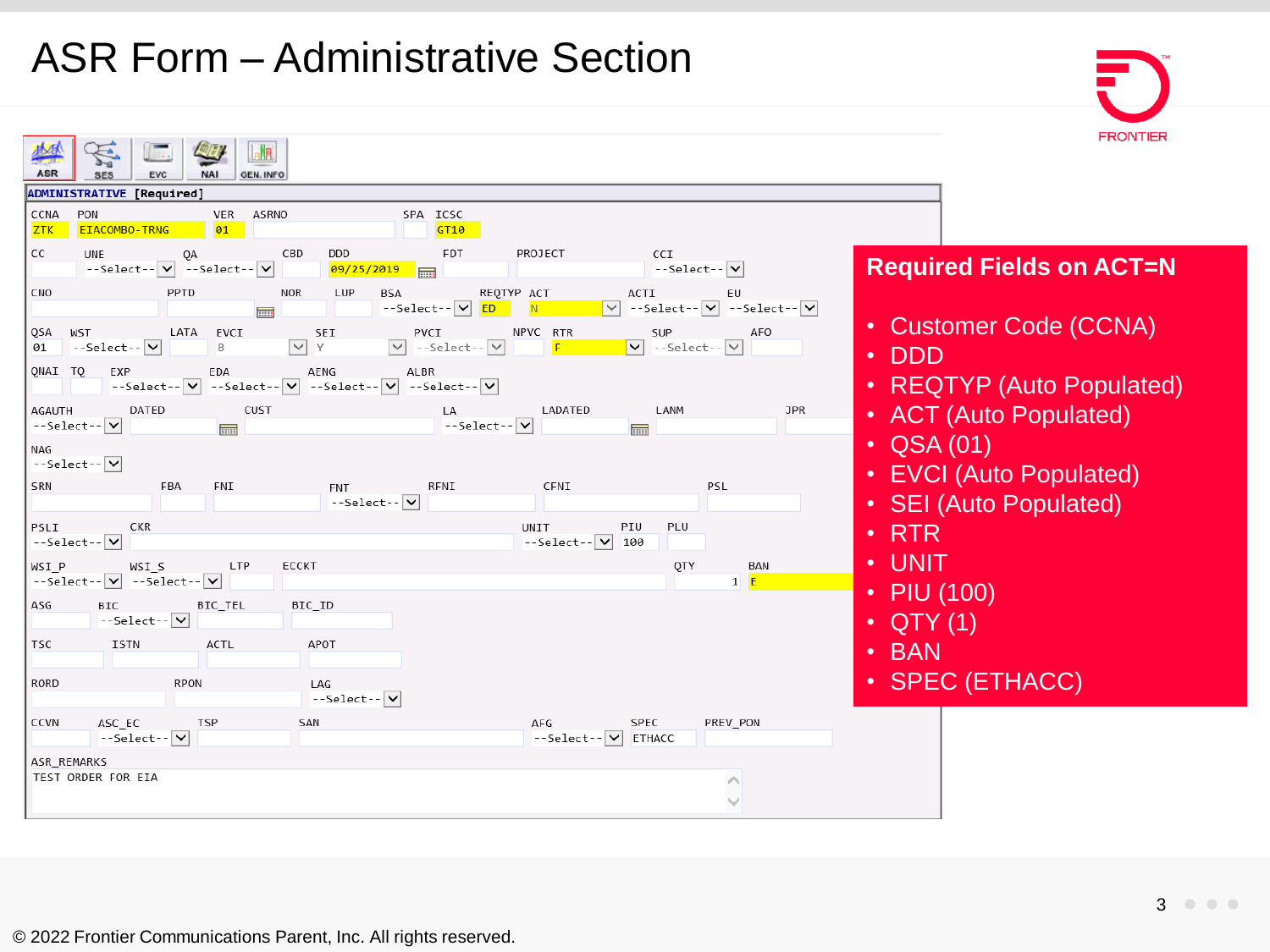## ASR Form – Billing & Contact Sections

| <b>BILLING</b> [Optional<br>Conditional]                                                                      | <b>FRONTIER</b>                             |
|---------------------------------------------------------------------------------------------------------------|---------------------------------------------|
| <b>BILLNM</b><br>SBILLNM<br>ACNA<br>TE<br><b>FUSF</b>                                                         |                                             |
| $\vert \textbf{v} \vert$<br>$\overline{\phantom{a}}$ --Select-- $\overline{\phantom{a}}$ E<br>Z <sub>TK</sub> |                                             |
| BILL_STR<br>BILL FL BILL RM<br>BILL CITY<br>EBP                                                               |                                             |
| BILL_STATE BILL_ZIP<br><b>BILLCON</b><br>BILLCON_TEL                                                          | <b>Required Fields on ACT=N</b>             |
|                                                                                                               |                                             |
| BILLCON EMAIL                                                                                                 |                                             |
|                                                                                                               | Billing:                                    |
| <b>VTA</b><br><b>VCVTA</b><br><b>TLE</b>                                                                      | • ACNA                                      |
| $-$ Select-- $\triangledown$<br>36                                                                            | • FUSF                                      |
| PNUM<br>PSD<br>IWBAN<br>EIAZTKTRAINING<br>$\overline{1}$                                                      |                                             |
| CONTACT [Optional<br>Conditional]                                                                             | • VTA (Contractual)                         |
| INIT<br>INITIATOR TEL<br>INIT FAX NO                                                                          | • PNUM (Contractual)                        |
| Jean Beurkens<br>9999999999                                                                                   |                                             |
| INIT EMAIL<br><b>DSGCON</b><br>DSGCON TEL                                                                     | DSG FAX NO                                  |
| jean.beurkens@ftr.com<br>Jean Beurkens<br>9999999999                                                          | Contact:                                    |
| DSG EMAIL<br>jean.beurkens@ftr.com                                                                            | $\cdot$ INIT                                |
| DSGCON STR<br>DSGCON STATE<br><b>DRC</b><br>FDRC<br>DSGCON_FL DSGCON_RM DSGCON_CITY                           | <b>INITIATOR TEL</b><br>$\bullet$           |
|                                                                                                               |                                             |
| DSGCON_ZIP<br>CB_TEL_NO<br>CBPC<br>MTCE_CONTACT<br>MTCE_TEL                                                   | <b>INIT EMAIL</b><br>$\bullet$              |
|                                                                                                               | <b>DSGCON (See field note)</b><br>$\bullet$ |
| MTCE EMAIL                                                                                                    | <b>DSGCON TEL</b><br>$\bullet$              |
|                                                                                                               |                                             |
| SITECON<br>SITECON_TEL                                                                                        | <b>IMPCON</b><br>$\bullet$                  |
| <b>DSGCON Field Note:</b><br>SITECON EMAIL                                                                    | <b>IMPCON TEL</b><br>٠                      |
| <b>First and Last Name are</b>                                                                                |                                             |
| required. A space is<br>IMPCON<br>IMPCON TEL                                                                  |                                             |
| 9999999999<br>Jean Beurkens<br>required between first and                                                     |                                             |
| last name.                                                                                                    |                                             |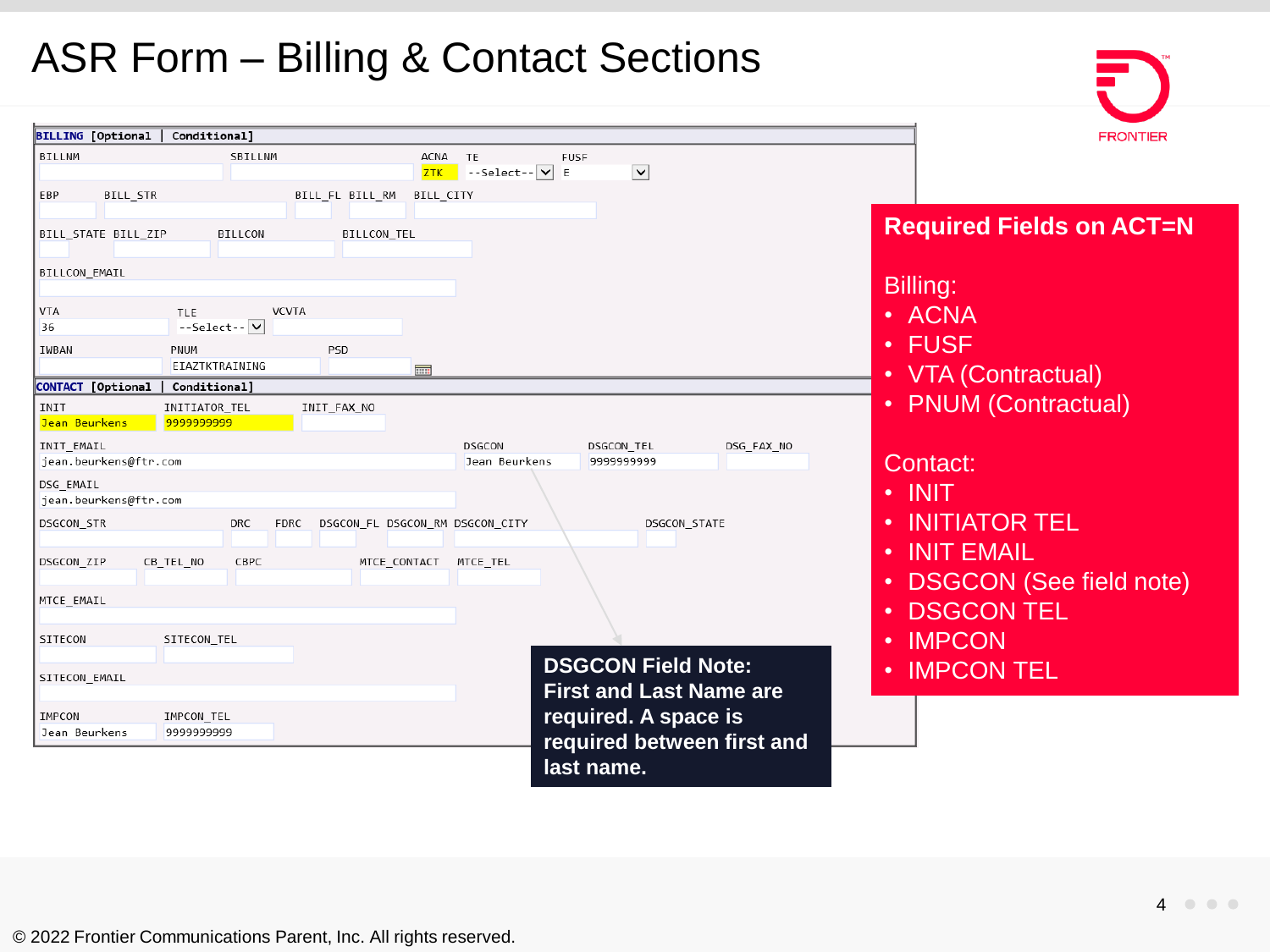### SES Form – Switched Ethernet Services Section

| <b>FRONTIER</b>                 |                                                         |                                                                           |              | <b>NAI</b><br><b>GEN. INFO</b> | <b>EVC</b><br><b>SES</b>                                                           | ASR                                 |
|---------------------------------|---------------------------------------------------------|---------------------------------------------------------------------------|--------------|--------------------------------|------------------------------------------------------------------------------------|-------------------------------------|
|                                 |                                                         |                                                                           | Conditional] |                                | SWITCHED ETHERNET SERVICES [Optional                                               |                                     |
|                                 |                                                         | <b>BUM</b><br>ВI<br>$-$ Select-- $\boxed{\vee}$ --Select-- $\boxed{\vee}$ | SR<br>SBDW   | SECNCI<br>04CX9.1CT            | NCI<br>04LN9.1CT                                                                   | $\overline{\phantom{a}}$ NC<br>KQA5 |
|                                 | <b>MSFS</b><br>SM                                       | PROFI                                                                     | PROFE        | CI                             | HVP                                                                                | ES                                  |
|                                 | $\left  -5 \right $ elect-- $\left  \mathbf{v} \right $ |                                                                           |              |                                | $\frac{13}{100}$ --Select-- $\sqrt{2}$ --Select-- $\sqrt{2}$ --Select-- $\sqrt{2}$ |                                     |
| <b>Required Fields on ACT=N</b> |                                                         |                                                                           |              |                                |                                                                                    | LAG_ID                              |
|                                 |                                                         | WACD1<br>MCLAG P                                                          |              | MCLAG_ID                       | MCLAG                                                                              | LAG_P                               |
|                                 |                                                         | $-5elect-vert$                                                            |              |                                | $-$ Select-- $\boxed{\vee}$ --Select-- $\boxed{\vee}$                              |                                     |
|                                 | $\cdot$ NC                                              |                                                                           | DIVPON       |                                |                                                                                    | DIVCKT                              |
|                                 | • NCI                                                   |                                                                           |              |                                |                                                                                    |                                     |
|                                 |                                                         |                                                                           |              |                                |                                                                                    | REMARKS                             |
|                                 | <b>SECNCI</b><br>$\bullet$ .<br>∧<br>$\checkmark$       |                                                                           |              |                                |                                                                                    |                                     |

Please refer to the Switched Ethernet (Layer 2) NC/NCI/SECNCI & SPEC Codes job aid available from the Ethernet NC-NCI-SECNCI Job Aids page of the Frontier Wholesale [Operations Website at: https://wholesale.frontier.com/access-services/ethernet](https://wholesale.frontier.com/access-services/ethernet-ordering/ethernet-nc-nci-secnci-job-aids)ordering/ethernet-nc-nci-secnci-job-aids.

For physical circuit available options: See Tab: E-Path-EPL-EVPL-EIA-Rate ADJ Filter SPEC (Column F): ETHACC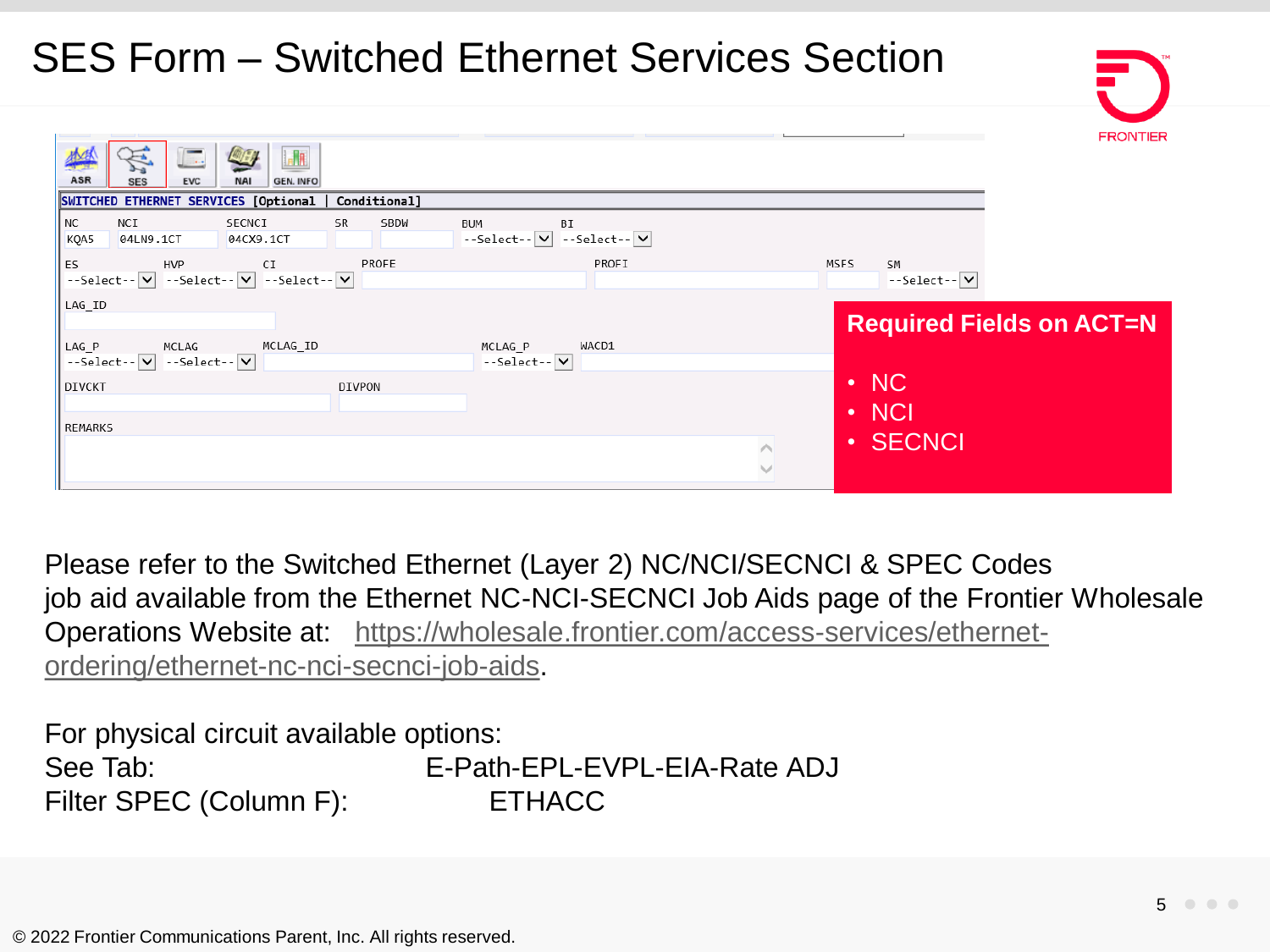#### SES Form – Switched Ethernet Services Location Section



• For additional assistance with this section, please refer to page 14 of the EIA COMBO - [Ethernet Internet Access](https://wholesale.frontier.com/-/media/WholesaleDocs/eia-combo---ethernet-internet-access.ashx) job aid.

|      |   |                 |      |            | SWITCHED ETHERNET SERVICES LOCATION SECTION [Optional   Conditional] |     |                                   |      |                                 |
|------|---|-----------------|------|------------|----------------------------------------------------------------------|-----|-----------------------------------|------|---------------------------------|
| CCEA |   |                 |      |            |                                                                      |     | GETO                              | GBTN |                                 |
|      |   |                 |      |            |                                                                      |     | $-$ Select-- $\boxed{\mathsf{v}}$ |      | <b>Required Fields on ACT=N</b> |
| GCON |   |                 | GTEL |            | IP ADDRESS                                                           |     |                                   |      |                                 |
|      |   |                 |      |            | 111.111.111.28                                                       |     |                                   |      |                                 |
| IPAI |   | SUBNET MASK     |      | ESP<br>PTV |                                                                      | 0TC |                                   |      | • IP ADDRESS                    |
| 4    | ◡ | 255.255.255.240 |      |            |                                                                      |     |                                   |      | $\cdot$ IPAI                    |
|      |   |                 |      |            |                                                                      |     |                                   |      |                                 |
|      |   |                 |      |            |                                                                      |     |                                   |      | • SUBNET MASK                   |
|      |   |                 |      |            |                                                                      |     |                                   |      |                                 |
|      |   |                 |      |            |                                                                      |     |                                   |      |                                 |
|      |   |                 |      |            |                                                                      |     |                                   |      |                                 |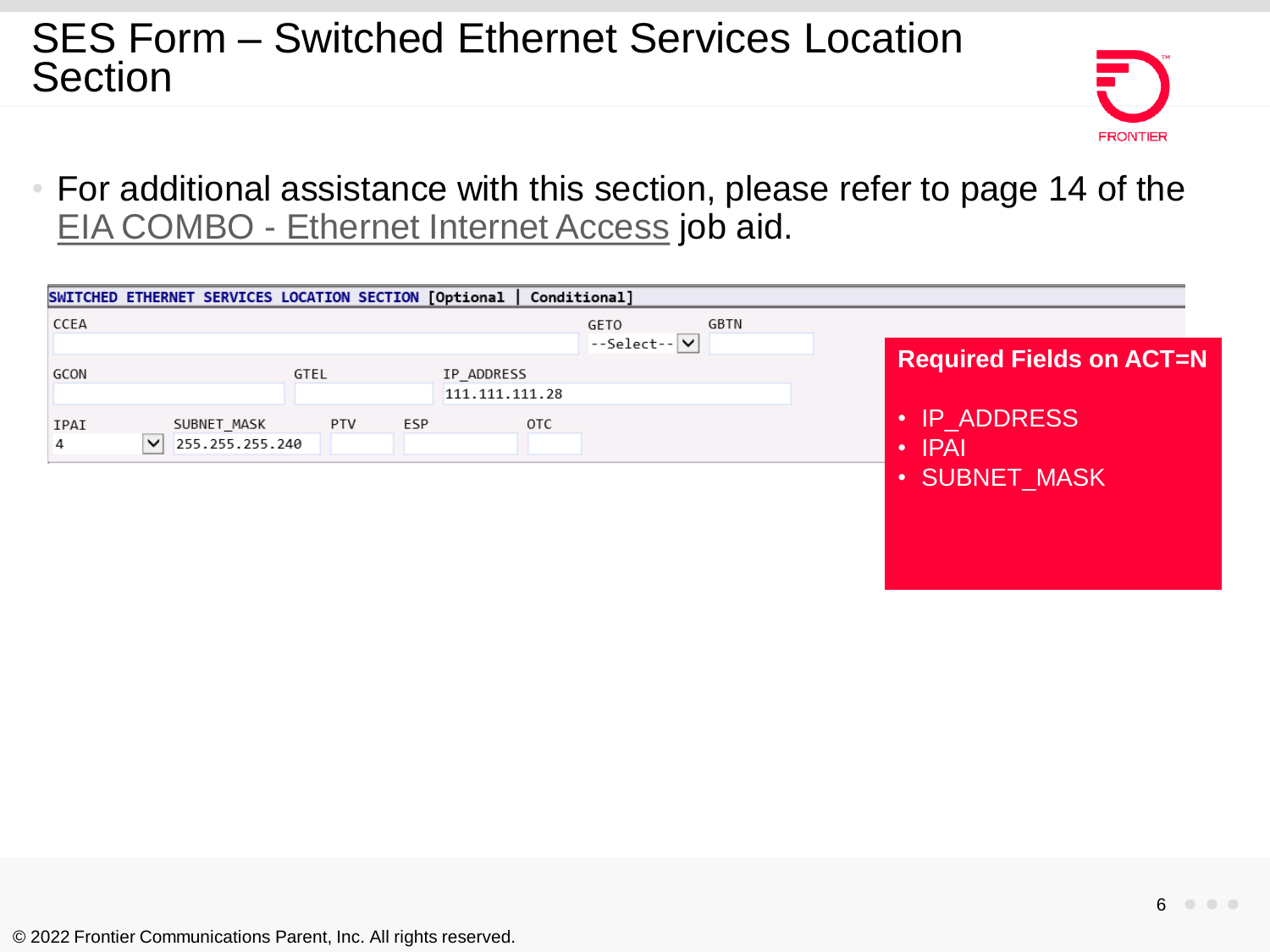#### SES Form – Service Address Information & Detail **Sections**



| SERVICE ADDRESS INFORMATION [Optional                                                                                                                                                                                                   | Conditional]                                                                                    | <b>Required Fields on ACT=N</b>                                                                                             |  |  |
|-----------------------------------------------------------------------------------------------------------------------------------------------------------------------------------------------------------------------------------------|-------------------------------------------------------------------------------------------------|-----------------------------------------------------------------------------------------------------------------------------|--|--|
| <b>EUNAME</b><br>PI<br>GLOBAL ENVIRONMENTAL PROD<br>Y<br>$\vee$                                                                                                                                                                         |                                                                                                 |                                                                                                                             |  |  |
| ADDRESS DETAIL [Required] Validate                                                                                                                                                                                                      |                                                                                                 | $\cdot$ PI (Y)                                                                                                              |  |  |
| SAPR<br>SANO<br>AFT<br>$-$ -Select-- $\vert \mathsf{v} \vert$<br>5405<br>SASN<br>INDUSTRIAL<br>LV1<br>LD <sub>2</sub><br>LV <sub>2</sub><br>LD1<br>$\mathbf{1}$<br><b>STE</b><br>A<br><b>FLR</b><br>CITY<br>San Bernardino<br><b>CA</b> | SASF<br>SASD<br>$-$ -Select-- $ v $<br>SATH<br>SASS<br>PKWY<br>LV3<br>LD3<br>STATE ZIP<br>90407 | <b>EUNAME</b><br>$\bullet$<br>· SANO<br>• SASN<br>$-$ -Select $-$ V<br>$\cdot$ CITY<br>• STATE<br>$\cdot$ ZIP<br>$\cdot$ JS |  |  |
| JK_CODE JK_NUM JK_POS_JS<br>SMJK<br>$\vert \mathbf{v} \vert$<br>$-$ Select-- $\vert \mathbf{v} \vert$<br>D<br>SPOT<br>ICOL<br>SI<br>$-$ -Select-- $\vert \mathbf{v} \vert$                                                              | PCA<br>OFC                                                                                      | • LCON<br>∧<br>• ACTEL<br>$\cup$<br>• LCON EMAIL<br>• ALCON<br>• ALCON TEL                                                  |  |  |
| LCON<br>ACTEL<br>AACTEL<br>JEAN B<br>9999999999                                                                                                                                                                                         | ACPGN<br><b>ACPPN</b>                                                                           | • ALCON EMAIL                                                                                                               |  |  |
| LCON EMAIL<br>jean.beurkens@FTR.com<br>ALCON<br>AALCON TEL<br>ALCON TEL<br>9999999999<br>Jean                                                                                                                                           |                                                                                                 | <b>ALCON_EMAIL must be formatted as</b>                                                                                     |  |  |
| DOMAIN@(customer domain)<br>ALCON EMAIL<br>DOMAIN@FTR.COM<br><b>Example Domain@FTR.COM</b><br><b>WKTEL</b><br>ACC<br>FTR.COM will be used for IP Justification                                                                          |                                                                                                 |                                                                                                                             |  |  |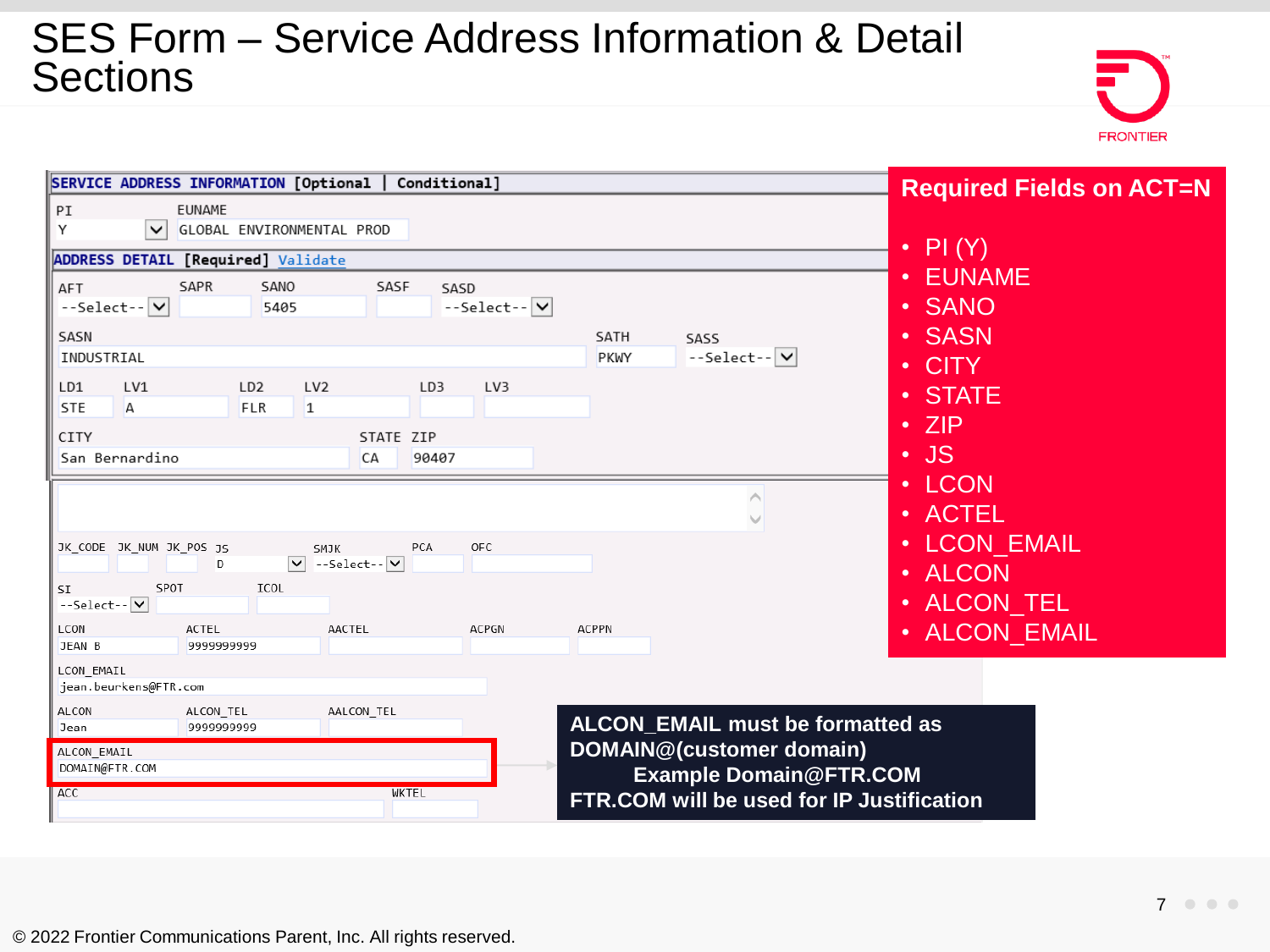### EVC Form – Ethernet Virtual Connection



| <u>alla</u><br>砻<br>$\perp$ $\cdot$<br>ASR<br><b>NAI</b><br><b>SES</b><br><b>EVC</b><br><b>GEN. INFO</b>                                                                                                                                                                                                          | <b>Required Fields on ACT=N</b>                           |
|-------------------------------------------------------------------------------------------------------------------------------------------------------------------------------------------------------------------------------------------------------------------------------------------------------------------|-----------------------------------------------------------|
| <b>ETHERNET VIRTUAL CONNECTION [Required]</b><br>EVCNUM NC<br>EVCID<br><b>NUT</b><br>OAM_IND<br>$-$ Select-- $\triangledown$<br>0001 VLP-<br>02<br>SVP<br><b>MSFS</b><br>CEV_P CEV_CP<br>--Select-- $\overline{ \mathbf{v} }$ --Select-- $\overline{ \mathbf{v} }$<br>$-$ Select-- $\boxed{\mathsf{v}}$<br>EVCCKR | <u> • EVCNUM (0001)</u><br>$\cdot$ NC<br>$\cdot$ NUT (02) |
| EPS                                                                                                                                                                                                                                                                                                               |                                                           |

#### EVC Form – Ethernet Virtual Connection UNI Mapping Detail Add Section

| $\mathbb{R}$<br>ASR<br><b>SES</b><br><b>EVC</b><br><b>NAI</b><br><b>GEN. INFO</b>                                                                                                           |                                                                                                                                    |                             | for UREF (02)                                                                  |
|---------------------------------------------------------------------------------------------------------------------------------------------------------------------------------------------|------------------------------------------------------------------------------------------------------------------------------------|-----------------------------|--------------------------------------------------------------------------------|
| ETHERNET VIRTUAL CONNECTION UNI MAPPING DETAIL [ 1 ] [Optional   Conditional]                                                                                                               |                                                                                                                                    |                             | Section(s) Remove Section<br>Add: S                                            |
| UREF<br>EI<br>AUNT<br>$-5elect- \nabla $ A<br>$\overline{\mathsf{v}}$<br>01<br>N<br>BUM_FD RUID<br>EVCSP<br><b>OTC</b><br>ASN<br>VPN ID<br>VPN_ACT<br>$-$ Select-- $\vert \mathbf{v} \vert$ | RPON<br><b>UACT</b><br>$\vert\mathord{\sim}\vert$<br>RL<br>$\left  -5 \text{elect} - \sqrt{\sqrt{\frac{1}{2}} } \right $<br>VPN NM | NCI<br>02VLN.UNT<br>EVCMPID | <b>Required Fields on ACT=N</b><br>$\cdot$ UREF (01)<br>• AUNT $(A)$<br>• UACT |
|                                                                                                                                                                                             |                                                                                                                                    |                             | $\cdot$ NCI<br>$\Box$                                                          |

© 2022 Frontier Communications Parent, Inc. All rights reserved.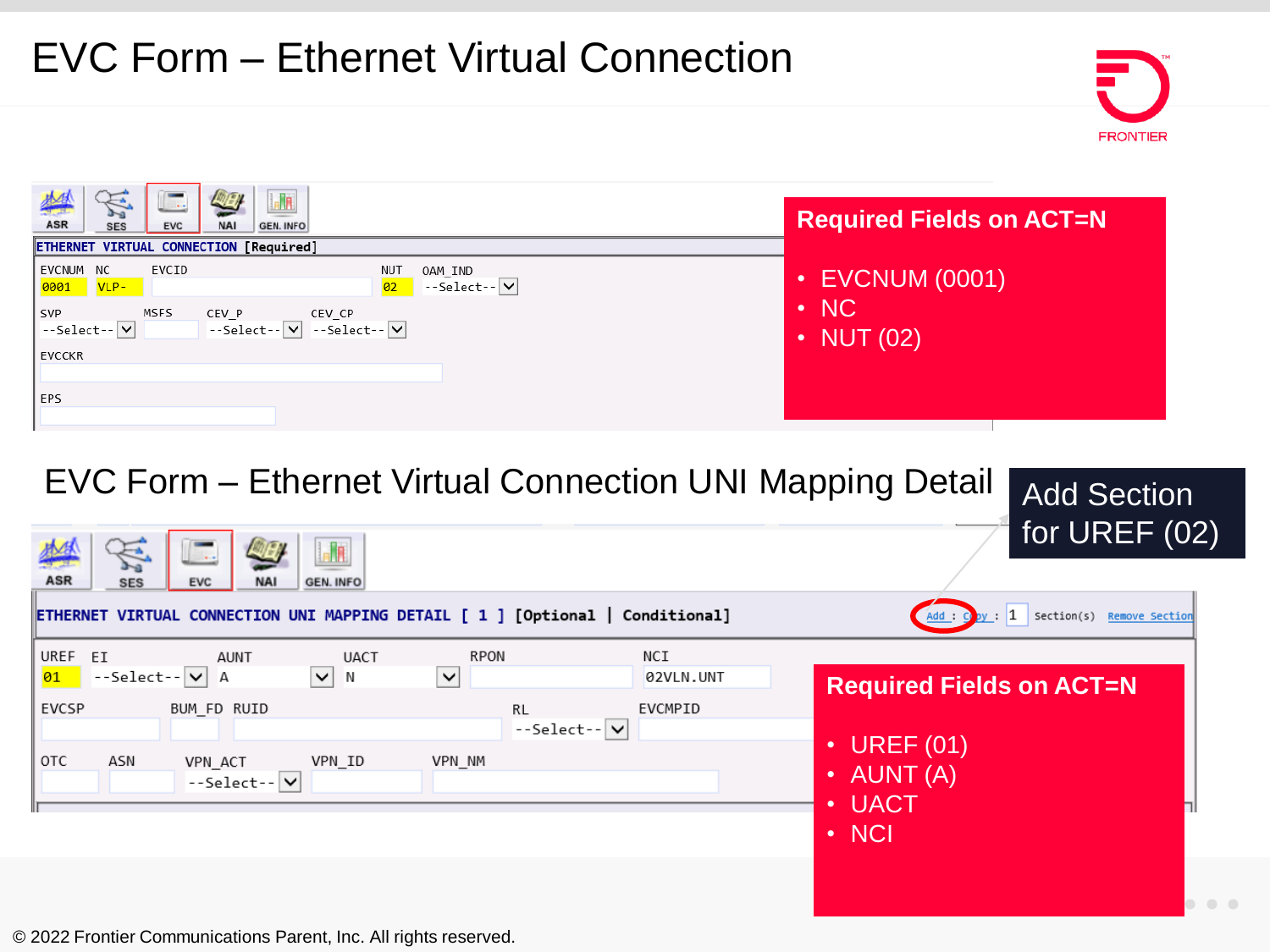#### EVC Form – Ethernet Virtual Connection Level of Service Mapping



#### EVC Form – Ethernet Virtual Connection Level of Service Mapping Detail [1]



#### EVC Form – Ethernet Virtual Connection UNI Mapping Detail[2]

|                                                                                                                            | ETHERNET VIRTUAL CONNECTION UNI MAPPING DETAIL [ 2 ] [Optional   Conditional] | Add: Copy: $1$ section(s) Remove Section(s) : $1$ |
|----------------------------------------------------------------------------------------------------------------------------|-------------------------------------------------------------------------------|---------------------------------------------------|
| UREF EI<br>AUNT<br><b>UACT</b><br>$-$ Select-- $\boxed{\vee}$ --Select-- $\boxed{\vee}$ N                                  | RPON<br>NCI<br>$\vert \vee \vert$<br>02VLN.V                                  | <b>Required Fields on ACT=N</b>                   |
| BUM FD RUID<br>EVCSP<br>NEWINNICLLI<br><b>NEW</b><br>∣отс<br>ASN<br>VPN ID<br>VPN ACT<br>$-$ Select-- $\boxed{\mathsf{v}}$ | EVCMPID<br>RL<br>$-$ Select $ \vert \mathbf{v} \vert$<br>VPN NM               | $\cdot$ UREF (02)<br>• UACT<br>• NCI (see note)   |
| NCI:<br>EVCSP:<br>RUID:                                                                                                    | Populate with '02VLN.V'<br>Populate with 'NEWINNICLLI'<br>Populate with 'NEW' | • EVCSP (see note)<br>• RUID (see note)           |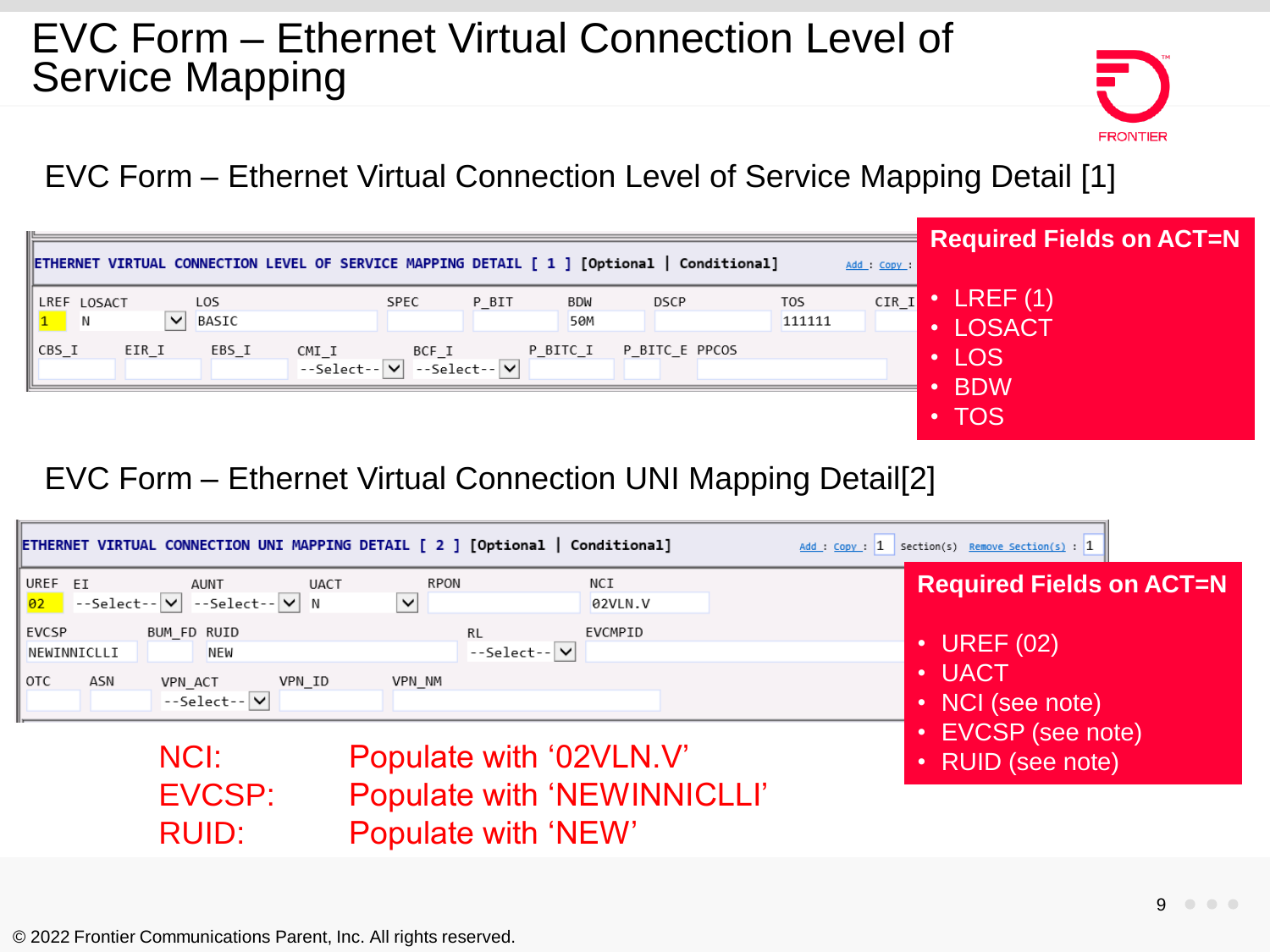#### EVC Form – Ethernet Virtual Connection Level of Service Mapping Detail



• LOS • BDW

|                               |        |              |                                                                                         |      |       |                   | ETHERNET VIRTUAL CONNECTION LEVEL OF SERVICE MAPPING DETAIL [ 1 ] [Optional   Conditional] |                  | Add : Copy : 1   Section(s) Remove Section |  |
|-------------------------------|--------|--------------|-----------------------------------------------------------------------------------------|------|-------|-------------------|--------------------------------------------------------------------------------------------|------------------|--------------------------------------------|--|
| LREF LOSACT<br>$\blacksquare$ | $\vee$ | LOS<br>BASIC |                                                                                         | SPEC | P BIT | BDW<br><b>50M</b> | <b>DSCP</b>                                                                                | T <sub>0</sub> S | CIR_I                                      |  |
| $CBS_I$                       | EIR I  | EBS I        | CMI_I BCF_I P_BITC_I<br>--Select-- $\boxed{\mathsf{v}}$ --Select-- $\boxed{\mathsf{v}}$ |      |       |                   | P BITC E PPCOS                                                                             |                  | <b>Required Fields on ACT=N</b>            |  |
|                               |        |              | Note: TOS in this section is PROHIBITED                                                 |      |       |                   |                                                                                            |                  | $\cdot$ LREF (1)                           |  |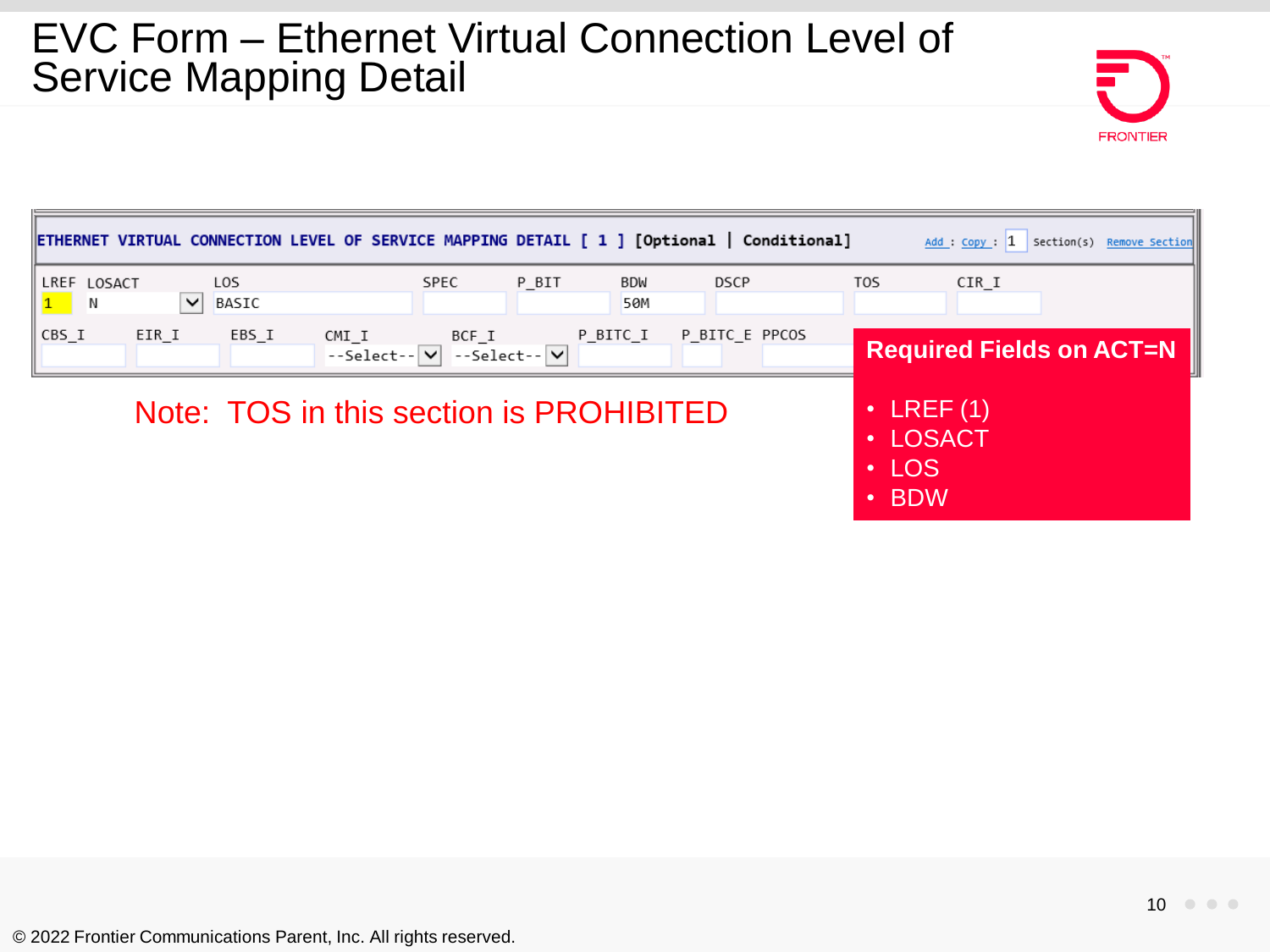## EVC Form – ECI Fields for IP Justification

• [For additional assistance with these fields, please refer to pages 6 & 19 of the EIA COMBO -](https://wholesale.frontier.com/-/media/WholesaleDocs/eia-combo---ethernet-internet-access.ashx) Ethernet Internet Access job aid. The IP Justification Usage Chart is also provided on the next slide.

| COMPANY SPECIFIC FIELD [ 1 ] [Optional | <b>Required Fields on ACT=N</b> | Remove Section                                  |
|----------------------------------------|---------------------------------|-------------------------------------------------|
| ECI NAME                               |                                 |                                                 |
| <b>VPN</b>                             | <b>ECI NAME</b>                 | To add section, click the Add link              |
| ECI_VALUE                              | <b>ECI_VALUE</b><br>$\bullet$   |                                                 |
|                                        |                                 |                                                 |
| COMPANY SPECIFIC FIELD [ 2 ] [Optional | Repeat for each IP Usage        | Add: Copy: $1$ Section(s) Remove Section(s) : 1 |
| ECI NAME                               | $Type - ECI_NAME$ to be         |                                                 |
| FIREWALL                               | populated with exact value      |                                                 |
| ECI VALUE                              | as shown below.                 | To copy section, click the Copy link            |
|                                        |                                 |                                                 |
|                                        |                                 |                                                 |



**FRONTIER**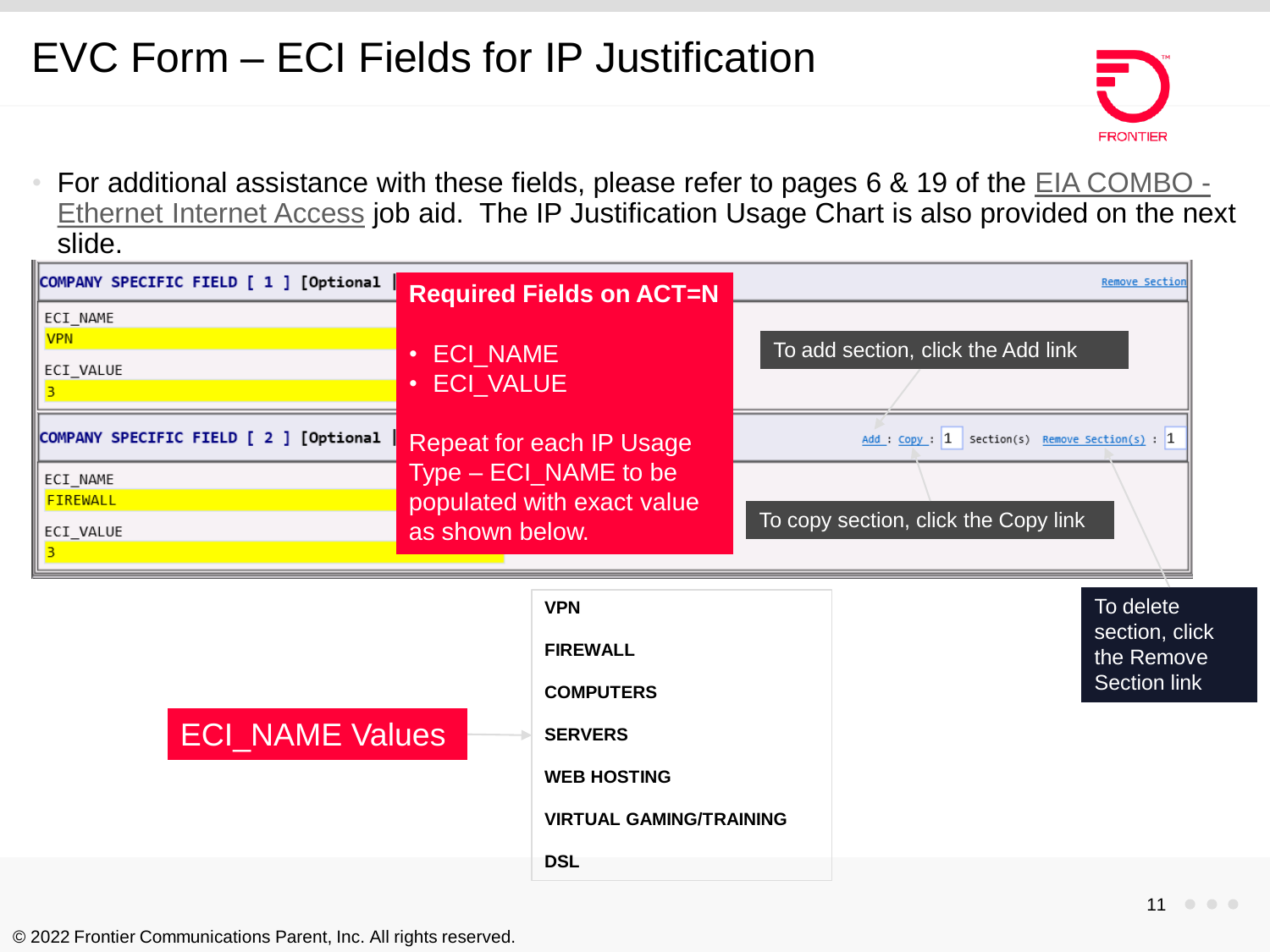

#### **Based on the CIDR value and TOS value required, utilize the chart below to determine the IP Justification Usage**

| <b>CIDR</b><br>(Not                    |             | <b>SES FORM</b> |                   | <b>EVC FORM</b> |                        |                |                                                                  |  |
|----------------------------------------|-------------|-----------------|-------------------|-----------------|------------------------|----------------|------------------------------------------------------------------|--|
| used on<br>the VFO<br><b>Request</b> ) | <b>IPAI</b> | <b>SUBNET</b>   | <b>IP ADDRESS</b> | <b>TOS</b>      | <b>IP USAGE VALUES</b> |                | <b>ECI NAMES</b>                                                 |  |
|                                        |             |                 |                   |                 | <b>MIN</b>             | <b>MAX</b>     | <b>Customer will only</b><br>populate what is being<br>requested |  |
| /28                                    | 4 or<br>M   | 255.255.255.240 | 111.111.111.28    | 000000          | $\overline{7}$         | 14             | <b>VPN</b><br><b>FIREWALL</b>                                    |  |
| /28                                    | 4 or<br>M   | 255.255.255.240 | 111.111.111.28    | 111111          | 6                      | 13             | <b>COMPUTERS</b>                                                 |  |
| /29                                    | 4 or<br>M   | 255.255.255.248 | 111.111.111.29    | 000000          | 3                      | 6              | <b>SERVERS</b>                                                   |  |
| /29                                    | 4 or<br>M   | 255.255.255.248 | 111.111.111.29    | 111111          | $\overline{2}$         | 5              | <b>WEB HOSTING</b><br>VIRTUAL GAMING/TRAINING                    |  |
| /30                                    | 4 or<br>M   | 255.255.255.252 | 111.111.111.30    | 000000          | $\mathbf{1}$           | $\overline{2}$ | <b>DSL</b>                                                       |  |
| /30                                    | 4 or<br>M   | 255.255.255.252 | 111.111.111.30    | 111111          | $\mathbf{1}$           | $\mathbf{1}$   | These values must be                                             |  |
| /64                                    | 6           | Prohibited      | 111.111.111.64    | 111111          | Unlimited              |                | populated exactly as<br>listed here                              |  |
| /128                                   | 6           | Prohibited      | 111.111.111.128   | 000000          |                        | Unlimited      |                                                                  |  |

#### See page 6: EIA COMBO - [Ethernet Internet Access](https://wholesale.frontier.com/-/media/WholesaleDocs/eia-combo---ethernet-internet-access.ashx)